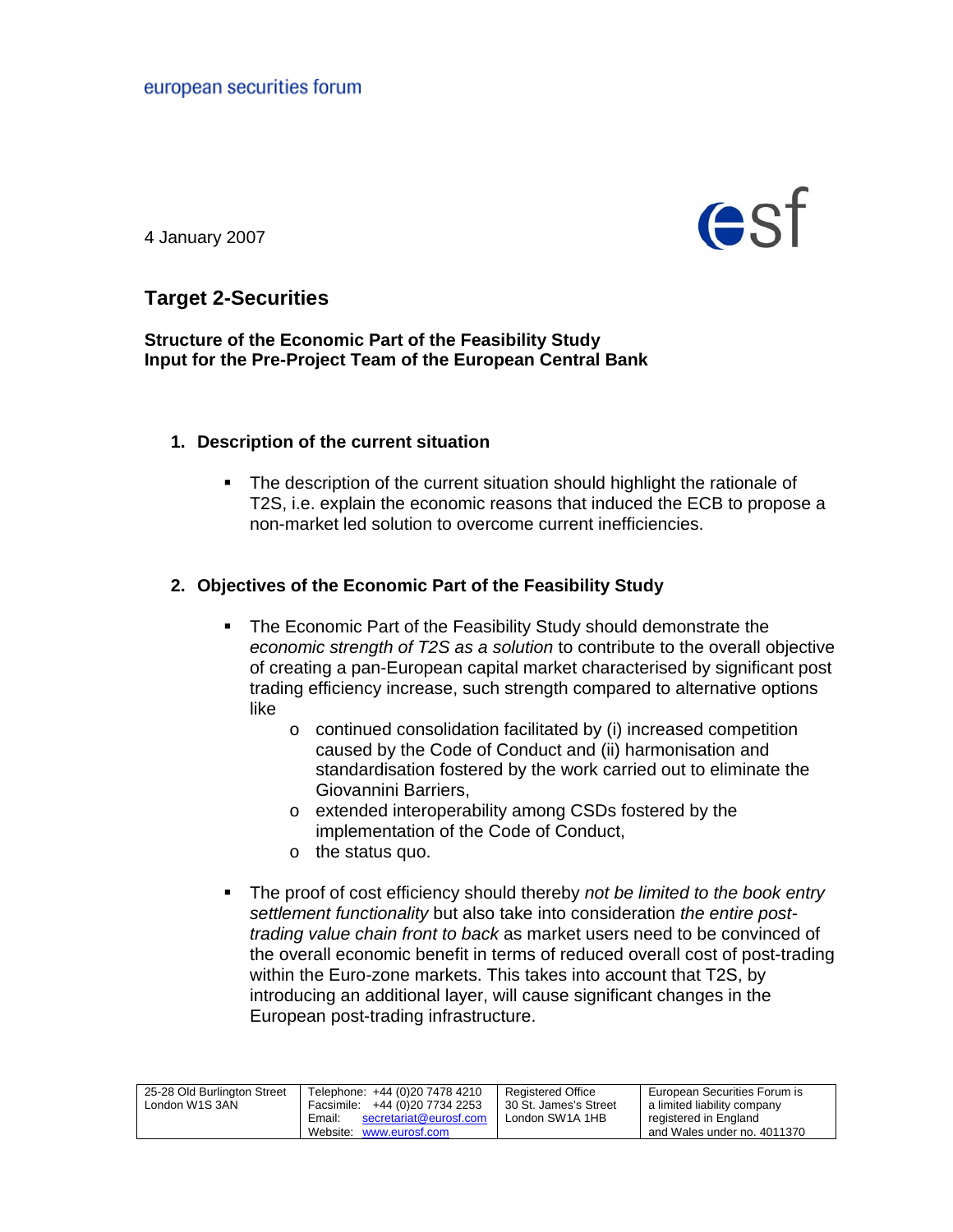The Economic Part of the Feasibility Study should thus also be in a position to indicate to what extent T2S would contribute to a narrowing of the cost gap between the European and the US markets and to a reduction of the current excess costs as quantified by the Regulatory Impact Assessment of the European Commission in March 2005.

### **3. Scope of T2S**

 With reference to the operational and the technical part of the Feasibility Study the division of labour between T2S and the participating CSDs should be described in reasonable detail to allow an adequate assessment of the economic feasibility.

#### **4. Assumptions on which the Economic Part of the Feasibility Study is based**

- The following assumptions, including assumptions of the evolution of the broader post-trading environment in Europe by the time of T2S being implemented should be described in reasonable detail such description being based on scenarios (best, most likely, worst case):
	- o the number (and size) of CSDs participating in T2S,
	- o areas and extent to which CSDs will expand their services across multiple markets and the respective expected impact on the CSD landscape, such expansion of services across multiple markets depending also on whether regulators will allow issuer CSDs to become investor CSDs
	- o the extent to which market users will likely take up services offered by CSDs across multiple markets (one-stop-shop-offer by home CSD or ICSDs), this will inter alia depend on whether it is anticipated that CSD participants will be able to use their existing account structure at the existing home CSD to access all eligible T2S securities
	- o the expected extent to which the Giovannini Barriers (*including the legal, regulatory and fiscal barriers*) have been removed and the resulting efficiency increase,
	- o the impact of the Code of Conduct, in particular in respective of increased competition among infrastructure service providers,
	- o the likely impact on post-trading of (trans-Atlantic) mergers and competition in the trading space.

| 25-28 Old Burlington Street | Telephone: +44 (0)20 7478 4210   | Reaistered Office     | European Securities Forum is |
|-----------------------------|----------------------------------|-----------------------|------------------------------|
| London W1S 3AN              | Facsimile: +44 (0) 20 7734 2253  | 30 St. James's Street | a limited liability company  |
|                             | secretariat@eurosf.com<br>Email: | London SW1A 1HB       | registered in England        |
|                             | Website: www.eurosf.com          |                       | and Wales under no. 4011370  |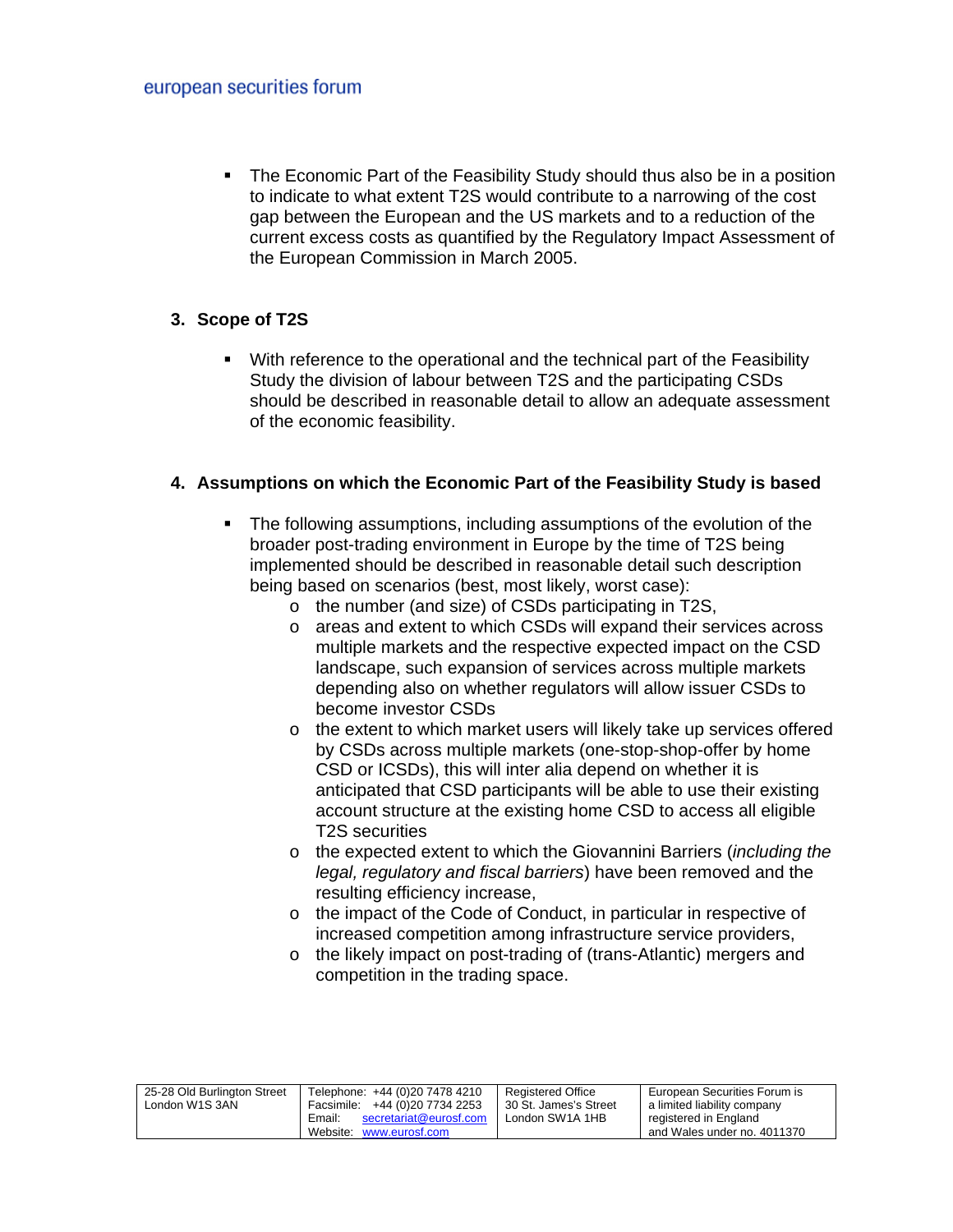### european securities forum

#### **5. Identification and evaluation of alternative options**

 Alternative options to achieve the goal of significant efficiency increase in settlement services across multiple markets, including but not limited to those mentioned in 2. above, should be identified and *strategically*  evaluated; the comparative evaluations in terms of risk, costs and benefits should be part of chapter 6., 7. and 8. below.

### **6. Risk assessment**

- The following project risks should be addressed
	- o scope-related risks
	- o technological risks
	- o external dependencies, particularly in respect of required cooperation with CSDs and dependencies on external know-how and experience
	- o impact of delays / failure of T2S on overall settlement systems in Euro area.
- The respective risk reduction measures should be outlined.
- Moreover, the risks arising from CSDs providing additional services across multiple markets, in particular in the area of asset servicing, should be assessed.

#### 7. **Quantified comparative costs**

Costs to be incurred by the Eurosystem (T2S), the participating CSDs, and by market users should be quantified:

- Direct T2S project costs including inter alia
	- o development and implementation cost related to T2S platform
	- o development and implementation cost of connectivity based on scenarios (see 4. above)
- Comprehensive costs of change to be incurred by participating CSDs, including but not limited to disinvestment costs arising from decommissioning settlement activities and investment costs (shared data base, connectivity), based on individual estimates obtained from CSDs
- Operating and maintenance costs of T2S and connectivity to participating CSDs

| 25-28 Old Burlington Street | Telephone: +44 (0)20 7478 4210   | <b>Registered Office</b> | European Securities Forum is |
|-----------------------------|----------------------------------|--------------------------|------------------------------|
| London W1S 3AN              | Facsimile: +44 (0)20 7734 2253   | 30 St. James's Street    | a limited liability company  |
|                             | secretariat@eurosf.com<br>Email: | London SW1A 1HB          | registered in England        |
|                             | Website: www.eurosf.com          |                          | and Wales under no. 4011370  |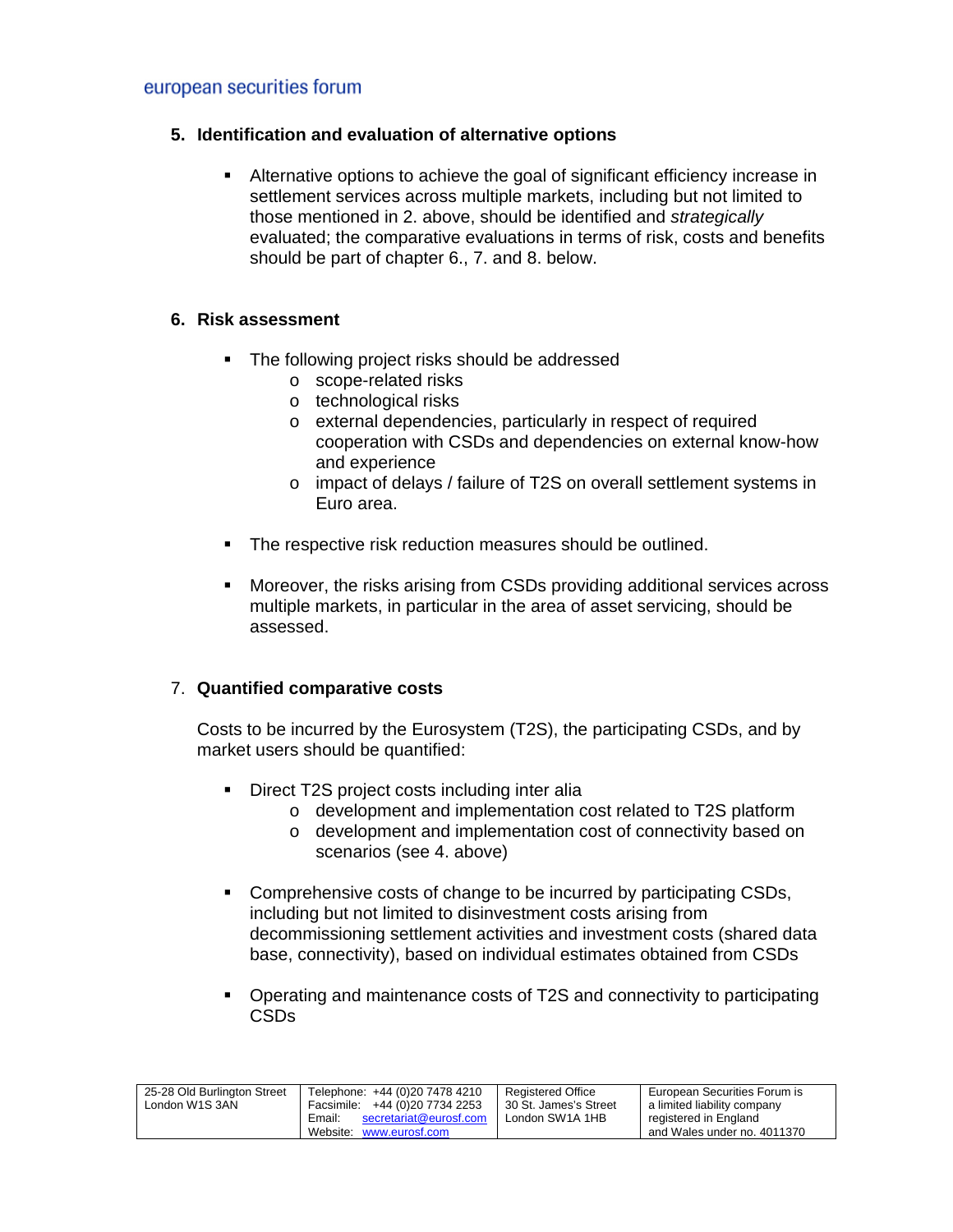### european securities forum

Investment costs at the level of market participants caused by T2S and by respective changes at CSD level (estimate based on projections by industry sample)

### **8. Quantified and qualitative comparative benefits**

- **Operative cost reduction at CSD level resulting from decommissioned** settlement functionality including abandonment of necessary system updates resulting from harmonisation and standardisation (based on individual estimates obtained from CSDs)
- Projected T2S settlement fee including calculation modus (flat or volume based) compared to current fees charged for domestic and cross border settlement
- Operative settlement cost reduction at the level of market participants based on projections by industry sample taking into account the following diverse business models
	- o primarily domestic activities
	- o cross-border post trading activities in EU largely outsourced to agent bank(s)
	- o mixture of direct CSD membership and outsourcing to agent bank(s)
	- o direct CSD membership as a rule
- In addition to the quantifiable benefits qualitative benefits should be evaluated compared to the implied implementation costs.

# **9. Implementation**

- The implementation plan (timelines, milestones, sequenced parts of implementation) should be indicated as precisely as reasonably possible.
- An indication should be provided on the timeline in respect of the treatment of requests from
	- o non-Euro zone CSDs to participate for their Euro settlements (including access to Euro Central Bank Money)
	- o non-Eurozone National Central Banks to integrate their settlement activities in respective national currencies into T2S.

| 25-28 Old Burlington Street | Telephone: +44 (0)20 7478 4210   | <b>Reaistered Office</b> | European Securities Forum is |
|-----------------------------|----------------------------------|--------------------------|------------------------------|
| London W1S 3AN              | Facsimile: +44 (0) 20 7734 2253  | 30 St. James's Street    | a limited liability company  |
|                             | secretariat@eurosf.com<br>Email: | London SW1A 1HB          | registered in England        |
|                             | Website: www.eurosf.com          |                          | and Wales under no. 4011370  |